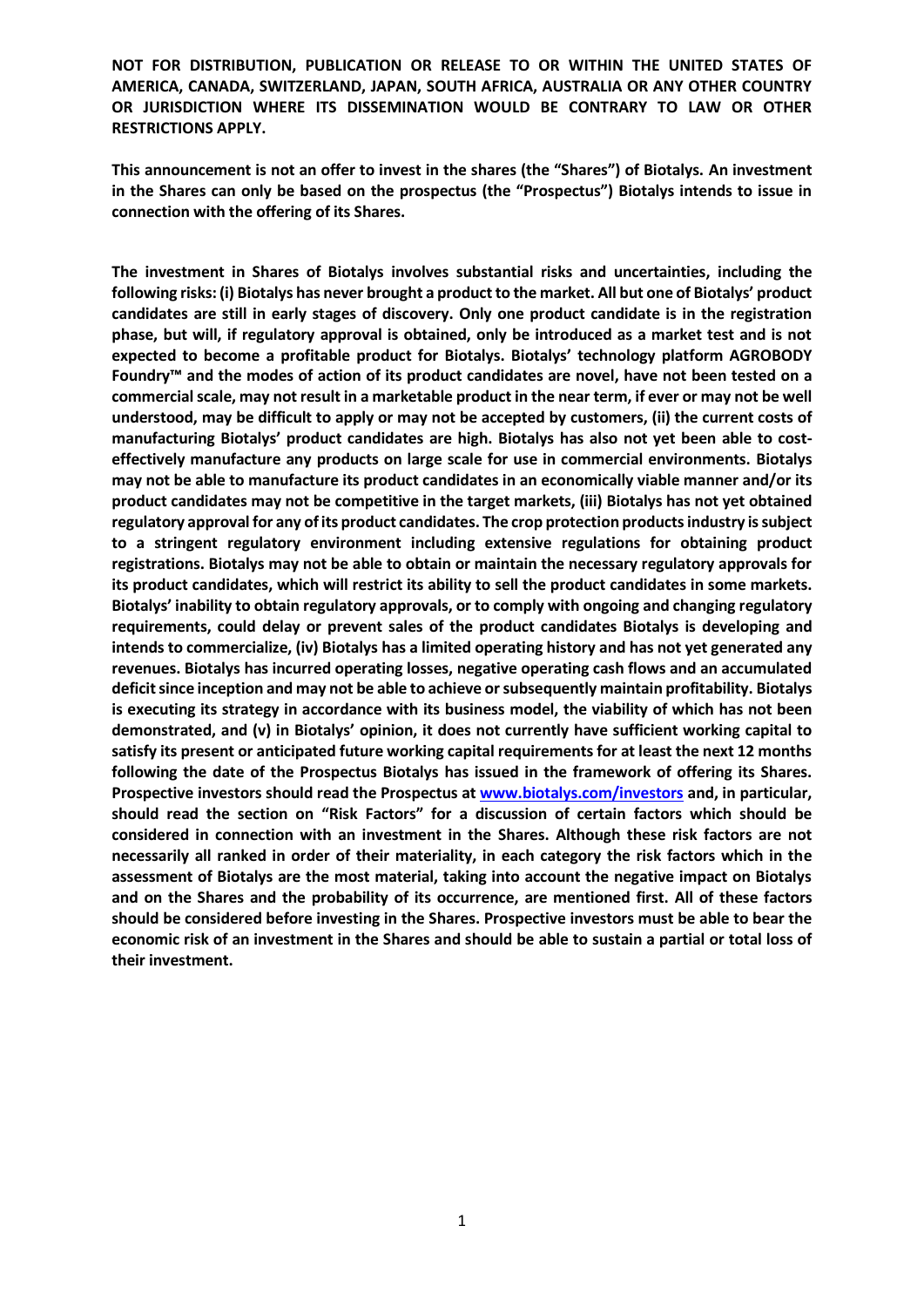

**Advertisement**

## **Biotalys launches its Initial Public Offering on Euronext Brussels**

**Ghent, BELGIUM – 23 June 2021 –** Biotalys NV ("Biotalys" or the "Company") an Agricultural Technology (AgTech) company focused on addressing food protection challenges with protein-based biocontrol solutions for a more sustainable and safer food supply, announces today the terms of its initial public offering of new shares, with admission to trading of all of its shares on the regulated market of Euronext Brussels (the "Offering").

### **Key terms of the Offering**

- The Offering comprises up to 6,333,333 new Shares of the Company, which number may be increased by up to 15% (the "Increase Option"). Any decision to exercise the Increase Option will be communicated, at the latest, on the date of the announcement of the Offer Price (as defined below). The price range of the Offering has been set at **€7.50** to **€8.50** per Offered Share (as defined below) (the "Price Range").
- No minimum amount is set for the Offering.
- Based on the Price Range, and assuming the Offer Price (as defined below) will be at the midpoint of the Price Range, the size of the Offering will range between **€50.67** million (assuming a placement of the maximum number of new Shares in the Offering, excluding the exercise of the Increase Option and the Over-allotment Option (as defined below)) and **€67.01** million (assuming a placement of the maximum number of Offered Shares in the Offering, including the exercise in full of the Increase Option and the Over-allotment Option).
- The Offering comprises:
	- i. An initial public offering to retail and institutional investors in Belgium;
	- ii. A placement in the United States to persons that are reasonably believed to be QIBs as defined in Rule 144A under the U.S. Securities Act; and
	- iii. Placements to certain qualified and/or institutional investors in the EEA, the United Kingdom and Switzerland.
- The Offering outside the United States will be made in compliance with Regulation S under the U.S. Securities Act. Private Placements may take place in member states of the EEA pursuant to an exemption under the Prospectus Regulation.
- The Company has appointed Joh. Berenberg, Gossler & Co. KG and KBC Securities NV as Joint Global Coordinators and Joint Bookrunners, Belfius Bank NV/SA as Joint Bookrunner and Oppenheimer Europe Ltd. through Oppenheimer & Co. Inc. as Lead U.S. Bookrunner (together the "Underwriters").
- Joh. Berenberg, Gossler & Co. KG will, on the Underwriters' behalf (as defined below), act as stabilization manager (the "Stabilization Manager"). The Stabilization Manager will be able to over-allot Shares in the Offering (the "Additional Shares", and together with the New Shares, referred to as the "Offered Shares") in order to facilitate stabilization. The Stabilization Manager has been granted a warrant, subject to the closing of the offering, to subscribe for additional new Shares in a number equal to up to 15% of the number of New Shares subscribed for in the Offering at the Offer Price (as defined below) (the "Over-allotment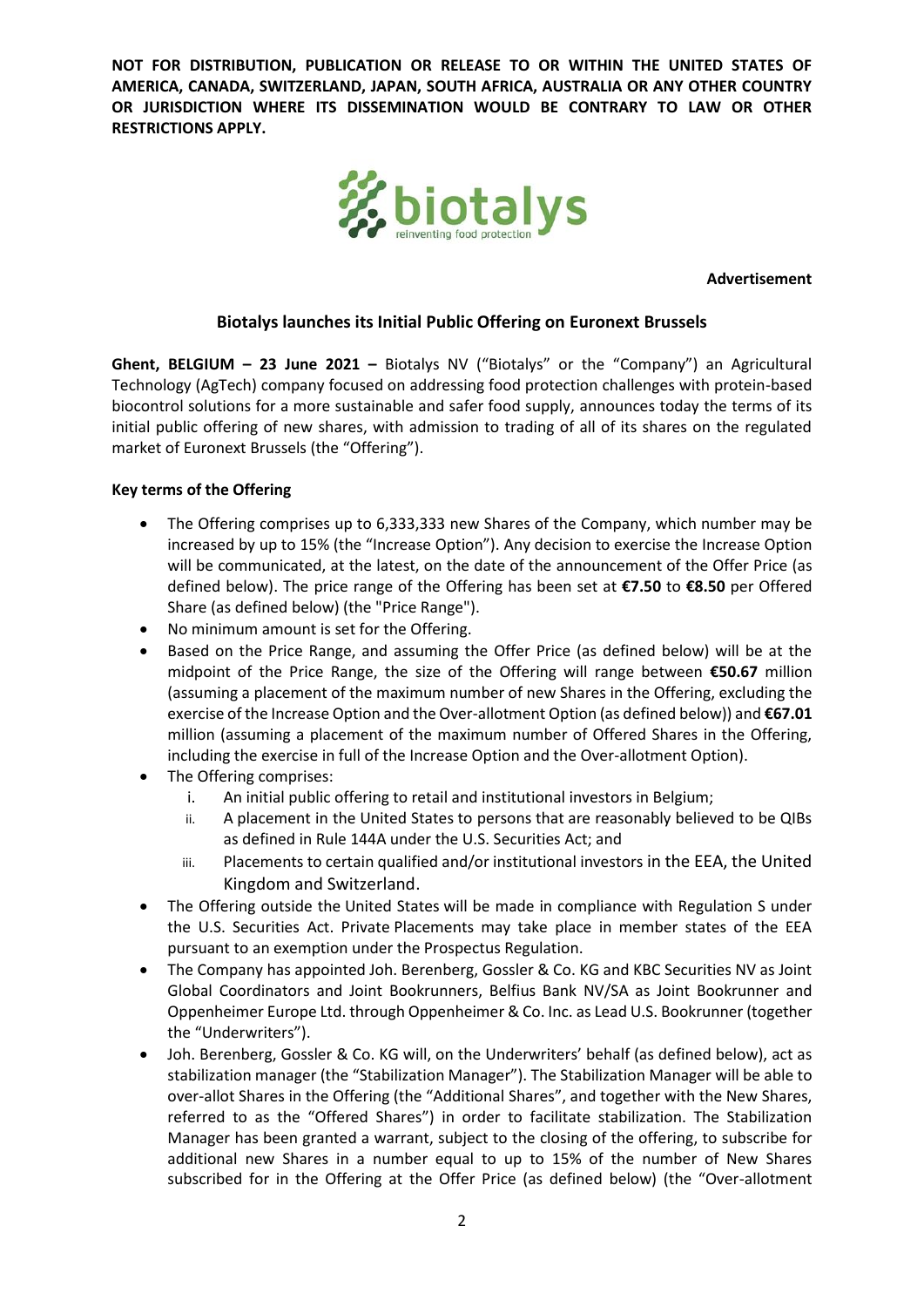Option"). The Over-allotment Option will be exercisable for a period of 30 calendar days following the Listing Date (as defined below) (the "Stabilization Period"). The Stabilization Manager may engage in transactions that stabilize, maintain or otherwise affect the price of the Shares during the Stabilization Period. These activities may support the market price of the Shares at a level higher than that which might otherwise prevail.

**Commenting on today's announcement, Patrice Sellès, Chief Executive Officer of Biotalys, stated:** "Biotalys is committed to transforming the way we produce food by applying innovative technologies to make food and crop protection safer and more sustainable. This is an exciting time in the Company's development and we believe this offering represents a fantastic opportunity for all of us, from investors and employees to growers, to maximise the potential of our groundbreaking platform and product pipeline."

# **Company Highlights**

- Biotalys' ambition is to address three core challenges facing global food production today:
	- o the 1.6 billion tons of global food lost or wasted every year;
	- o the agricultural impact on biodiversity, soil, water and human health;
	- o the need for sustainable and safe food production safeguarding our future.
- Biotalys aims to address these challenges through the development of its products candidates which are designed to be effective, environmentally safer and cleaner protein-based biocontrol solutions.
- These product candidates have multiple applications aimed at helping growers address major food pests and diseases, more safely and sustainably, providing alternatives to conventional chemical pesticides in an integrated pest management framework and reducing chemical residues on food.
- The Company's approach is powered by its AGROBODY Foundry™ platform, a scalable proprietary technology platform offering significant advantages compared to the development of new conventional chemical alternatives, most notably shorter and cheaper product development cycles.
- A diversified pipeline of seven product candidates in three different indications biofungicides, bio-insecticides and biobactericides – targeting critical pests and diseases, with a combined potential addressable market of \$4.8 billion.
- First product Evoca™ submitted to the EPA in the U.S. and the EU in December 2020 and March 2021 respectively, is designed to pave both the regulatory and commercial path of future products. A market test launch of Evoca™ in the US and EU, is expected to start between late 2022 and 2024.
- Portfolio of 15 families of proprietary patents related to the Company's AGROBODY™ technology and product pipeline.
- Actively pursuing selective partnerships with food and agricultural players in search of innovative and differentiated solutions, expanding the potential, scope and value of the AGROBODY Foundry™ platform.
- Experienced management team with strong track record in the AgTech and biotech industries, backed by renowned local and international specialist shareholder base.
- Operations in Belgium and the U.S. with future commercialization plans to occur via distribution agreements, partnerships or on its own in certain markets where strategically valuable.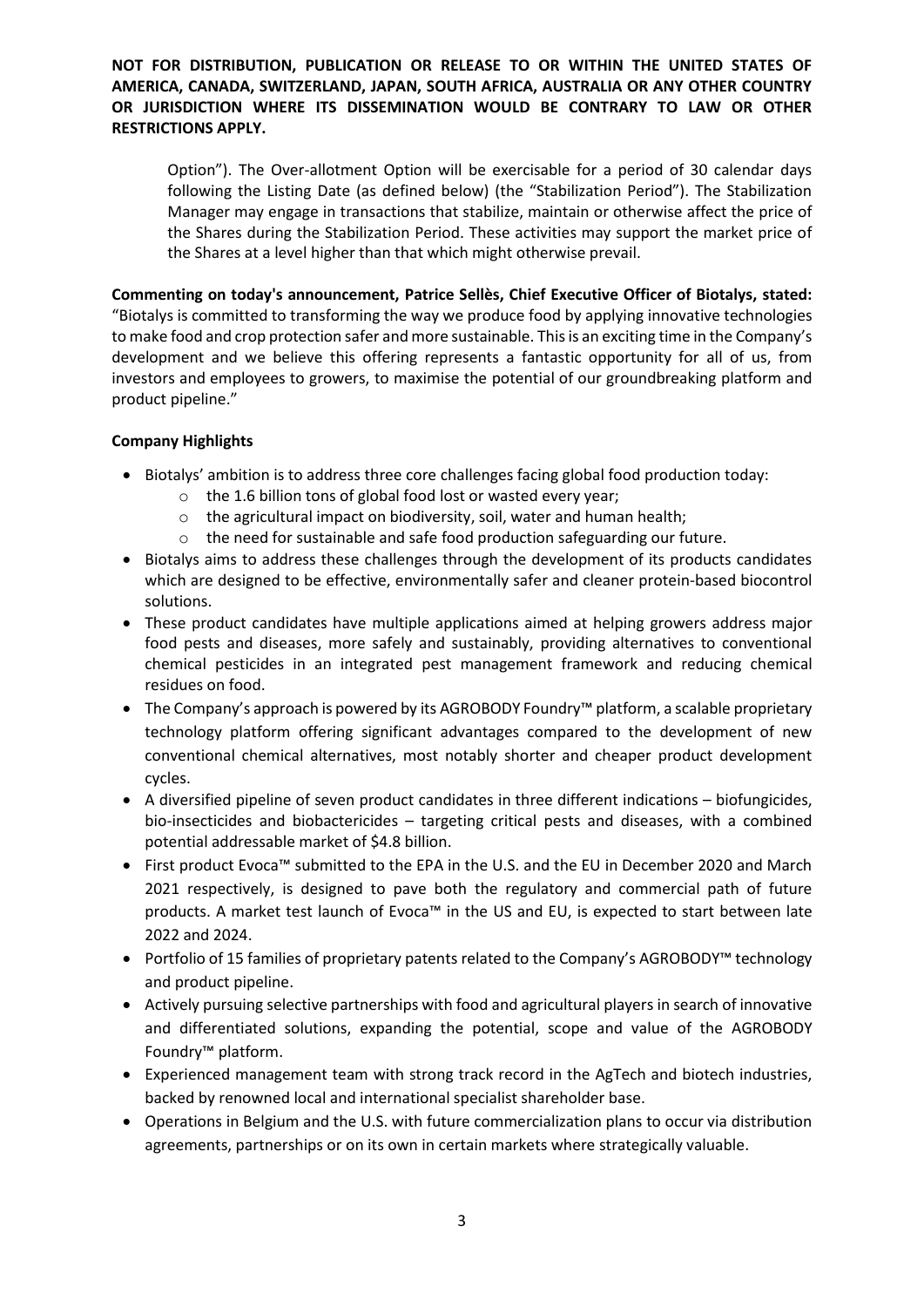### **Offering timetable**

- The Offering period will begin on 23 June 2021 and is expected to end no later than 16:00 (CEST) on 30 June 2021 for retail shareholders and 1 July at 14:00 (CEST) for institutional shareholders, subject to early closing or extension, provided that the offering period will in any event be open for at least six business days (the "Offering Period").
- The Offer Price (as defined below), the number of Offered Shares placed in the Offering and the allocation of Offered Shares to retail investors is expected to be made public on or about 1 July 2021 and in any event no later than the first business day after the end of the Offering Period.
- Listing and conditional trading, on an "if-and-when-issued/delivered" basis, on the regulated market of Euronext Brussels under the international securities identification number (ISIN) BE0974386188 and trading symbol "BTLS", is expected to commence on or about 2 July 2021 (the "Listing Date"), provided that this may be accelerated in case of early closing or postponed in case of extension.
- Unconditional trading is expected to commence on or about 5 July 2021 and will start at the latest on the Closing Date. Delivery of the Offered Shares to the investors is expected to take place on or about 5 July 2021, in accordance with normal settlement procedures applicable to equity securities and against payment for the placement shares, provided that this may be accelerated in the event of early closing or postponed in case of extension (the "Closing Date").

### **Final price and allocation**

- The final price per Offered Share (the "Offer Price") will be determined during the Offering Period through a bookbuilding process in which only institutional investors may participate.
- The Offer Price will be a single price in euro, exclusive of the Belgian tax on stock exchange transactions, and of costs, if any, charged by financial intermediaries for the submission of applications. No tax on stock exchange transactions is due on the subscription for newly issued Shares, but such tax could be due on the subscription for existing Shares. The tax treatment will depend on each investor's individual circumstances and may change in the future.
- In accordance with Belgian regulations, a minimum of 10% of the Offered Shares shall be allocated to retail investors, subject to sufficient retail demand. However, the proportion of Offered Shares allocated to retail investors may be increased or decreased if subscription orders received from them exceed or do not reach, respectively, 10% of the Offered Shares effectively allocated. In the event of over-subscription of the Offered Shares reserved for retail investors, the allocation to retail investors will be made on the basis of objective allocation criteria, whereby all retail investors will be treated equally. The criteria to be used for this purpose are the preferential treatment of applications submitted by retail investors directly with KBC Securities NV and Belfius Bank NV/SA in Belgium and the number of Offered Shares for which applications are submitted by retail investors. The respective allocation criteria will be applied in the same manner for all retail subscriptions submitted at the counters of the Underwriters in Belgium and, although it may differ from the allocation criteria in the aforementioned, for all applications submitted by retail investors submitted through other financial intermediaries. In the event of an over-allotment of Offered Shares, the Underwriters will use reasonable efforts to deliver the newly issued Shares to individual persons residing in Belgium and to investors subject to Belgian income tax on legal entities ("r*echtspersonenbelasting*"/"*impôt des personnes morales*"), in this order of priority.
- Subscription orders by retail investors may be submitted directly with KBC Securities NV and Belfius Bank NV/SA, at no cost to the investor or alternatively through other intermediaries.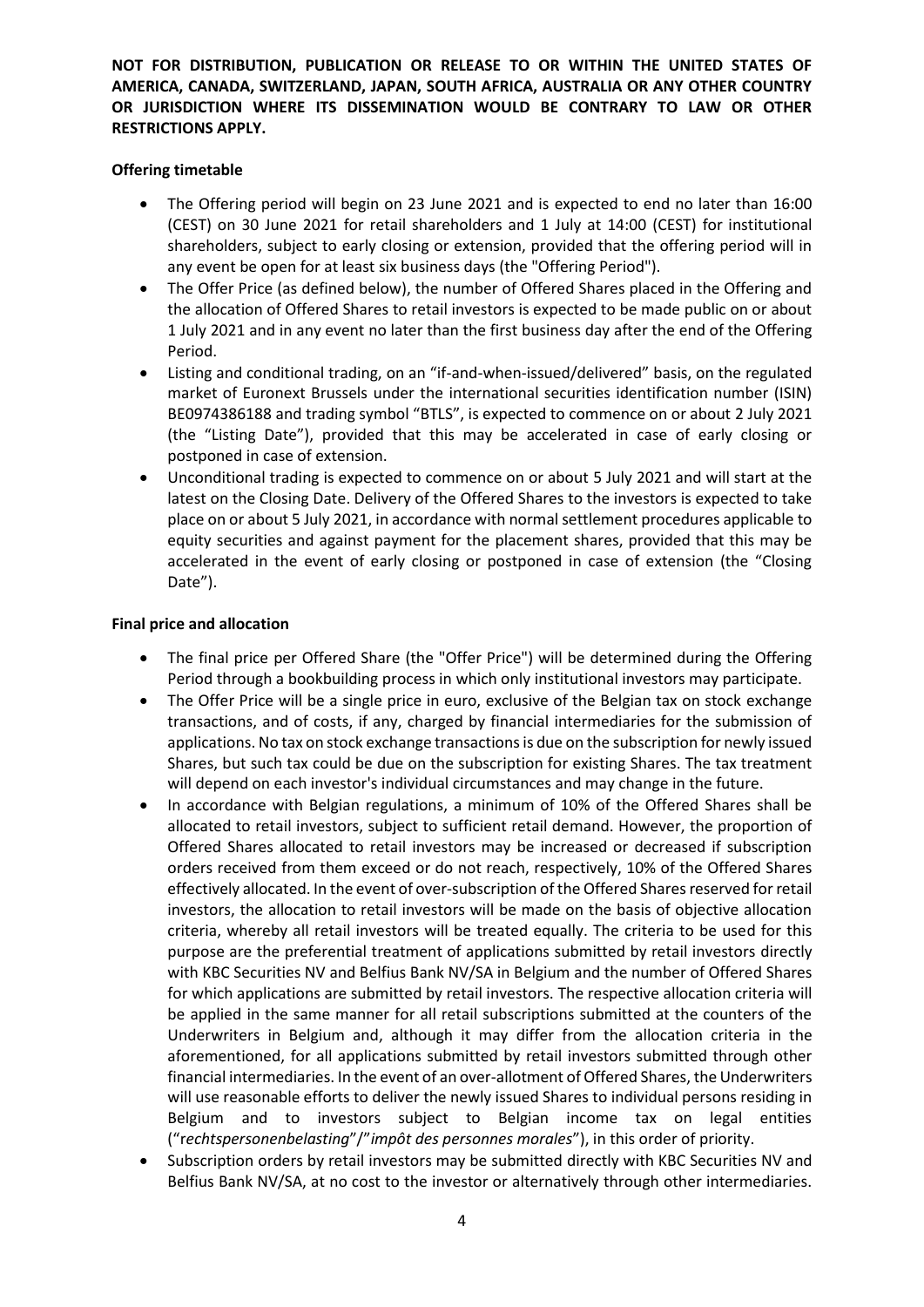Investors wishing to place purchase orders for the Offered Shares through such other intermediaries, should request details of the costs which these intermediaries may charge, and which they will have to pay themselves.

### **Pre-commitments and lock-up**

- A number of investors (including all of the Company's existing shareholders holding more than 5% of the outstanding Shares prior to the closing of the Offering, Federale Participatie- en Investeringsmaatschappij (FPIM) and BNP Paribas Fortis Private Equity Belgium) (the "Participating Investors"), have (in the aggregate) irrevocably committed themselves vis-à-vis the Company, conditionally only on (i) full allocation of their respective subscription commitment, and (ii) completion of the Offering, to subscribe for new Shares in the Offering for an aggregate amount of €27.86 million (the "Pre-commitments").
- In the event of over-subscription of the Offering, the subscription commitments of the Participating Investors shall not be reduced but be allocated entirely. As there is no minimum amount of the Offering, if not all of the Offered Shares are subscribed for in the Offering, the net proceeds from the Offering could be limited to the net proceeds from the subscription commitments.
- The current shareholders that hold 1% or more of the Company's Shares as at today and the members of the Board of Directors and Executive Committee of the Company agreed to lockup their pre-IPO Shares and warrants for a period of twelve months after the Closing Date, as well as any of the new Shares that may be subscribed for by current shareholders that hold 1% or more of the Company's shares as at today in the Offering at the Offering Price for a period of three months after the Closing Date, subject to certain exceptions, including a coordinated sale. These lock-up arrangements do not apply to any new Shares that may be subscribed after the closing of the Offering by such shareholders holding 1% or more of the Company's Shares as at today. The Company is expected to agree to a standstill on the issuance of new Shares and issuance of new warrants for a period as from the Closing Date until 12 months after the date of the Underwriting Agreement, subject to customary exceptions, including for share-based incentives for an incentive plan for staff members, consultants and directors of the Company or its subsidiaries up to 10% of the Shares outstanding following closing of the Offering.

#### **Use of Proceeds**

Biotalys intends to use the net proceeds of the Offering as follows:

- $\epsilon$ 18.1 million to  $\epsilon$ 20.3 million to fund the development of its existing pipeline, including discovery, development, fields trials, manufacturing scale up and regulatory costs;
- €9.0 million to €11.3 million to fund the continued improvement and optimization of its AGROBODY Foundry™ platform and to fund the extension of its pipeline (including potentially through partnered programs);
- €9.0 million to €11.3 million to fund its go-to-market strategy including distribution costs related to setting up a supply chain, warehouse & logistics, costs for distribution via partners, etc. and business development efforts; and
- €4.5 million to €6.8 million for general corporate purposes.

The Company has the right to proceed with a capital increase for a reduced amount, it being understood that, in a worst case scenario, the net proceeds of the Offering would be equal to the net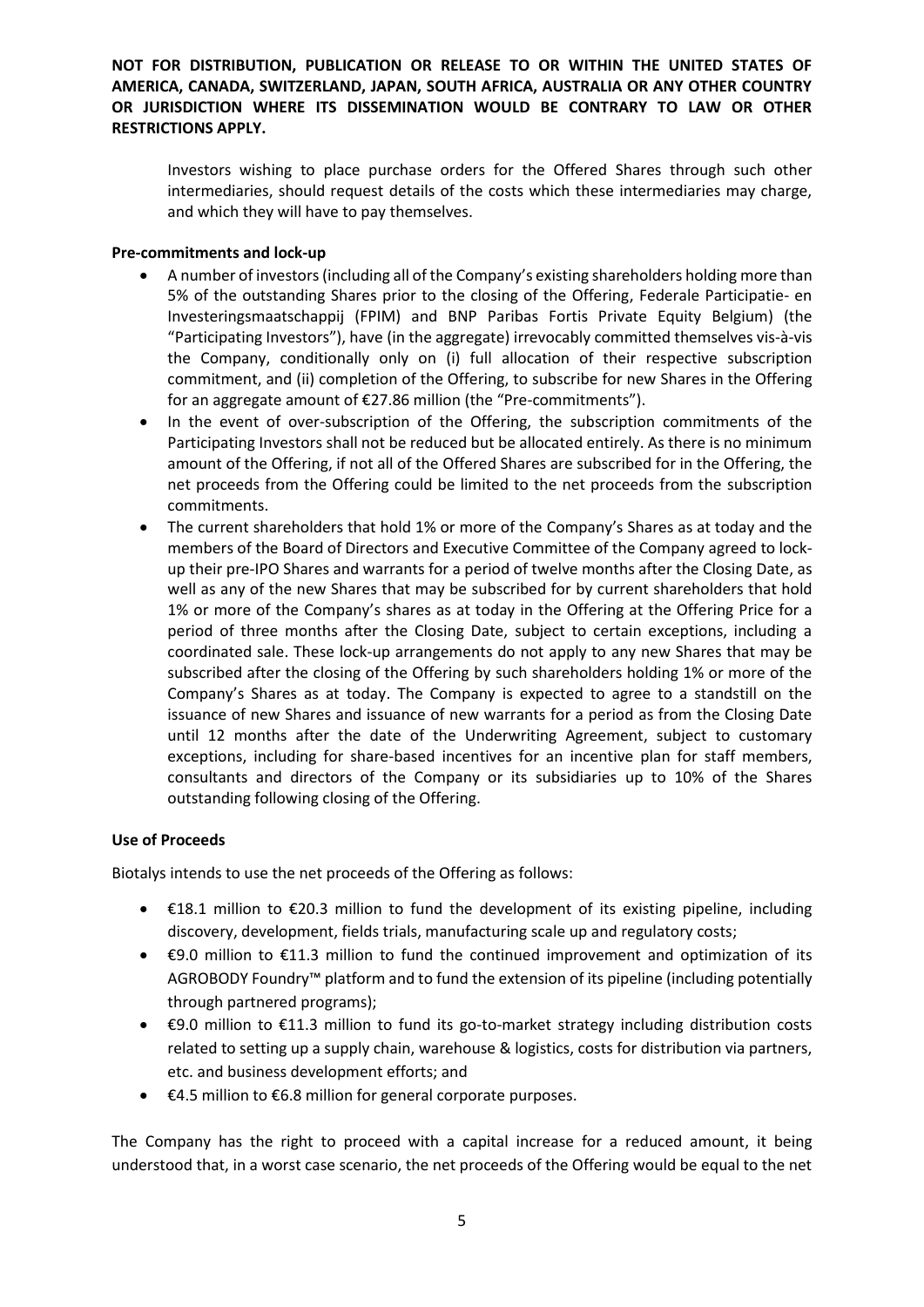proceeds from the Pre-commitments of the Participating Investors. In such case, the proportional allocation of proceeds would change from the allocations set forth above to reflect a higher percentage of investment in the existing pipeline and a lower percentage to fund the continued improvement and optimization of Biotalys' AGROBODY Foundry™ platform and Biotalys' go-to-market strategy.

## **Summary Timetable**

| 23 June 2021, at 09:00 (CEST) | <b>Expected start of the Offering Period</b>                                                               |
|-------------------------------|------------------------------------------------------------------------------------------------------------|
| 30 June 2021, at 16:00 (CEST) | Expected end of the Offering Period for retail<br>investors                                                |
| 1 July 2021, at 14:00 (CEST)  | Expected end of the Offering Period for<br>institutional investors                                         |
| 1 July 2021 (CEST)            | Expected publication of the Offer Price and<br>results of the Offering and communication of<br>allocations |
| 2 July 2021 (CEST)            | Expected Listing Date (listing and start of "if-and-<br>when-issued-and/or-delivered" trading)             |
| 5 July 2021 (CEST)            | Expected Closing Date (payment, settlement<br>and delivery of the Offered Shares)                          |
| 1 August 2021 (CEST)          | Expected last possible exercise date of the Over-<br>allotment Option                                      |

#### **Prospectus and other information**

• The English version of the prospectus has been approved by the Belgian Financial Services and Markets Authority on 22 June 2021 (the "Prospectus"). The FSMA only approved the Prospectus (including the summary of the Prospectus, the "Summary") as meeting the standards of completeness, comprehensibility and consistency imposed by the Prospectus Regulation. Such approval should not be considered as an endorsement of the Company or the quality of the Offered Shares that are the subject of the Prospectus. Investors should make their own assessment as to the suitability of investing in the Offered Shares.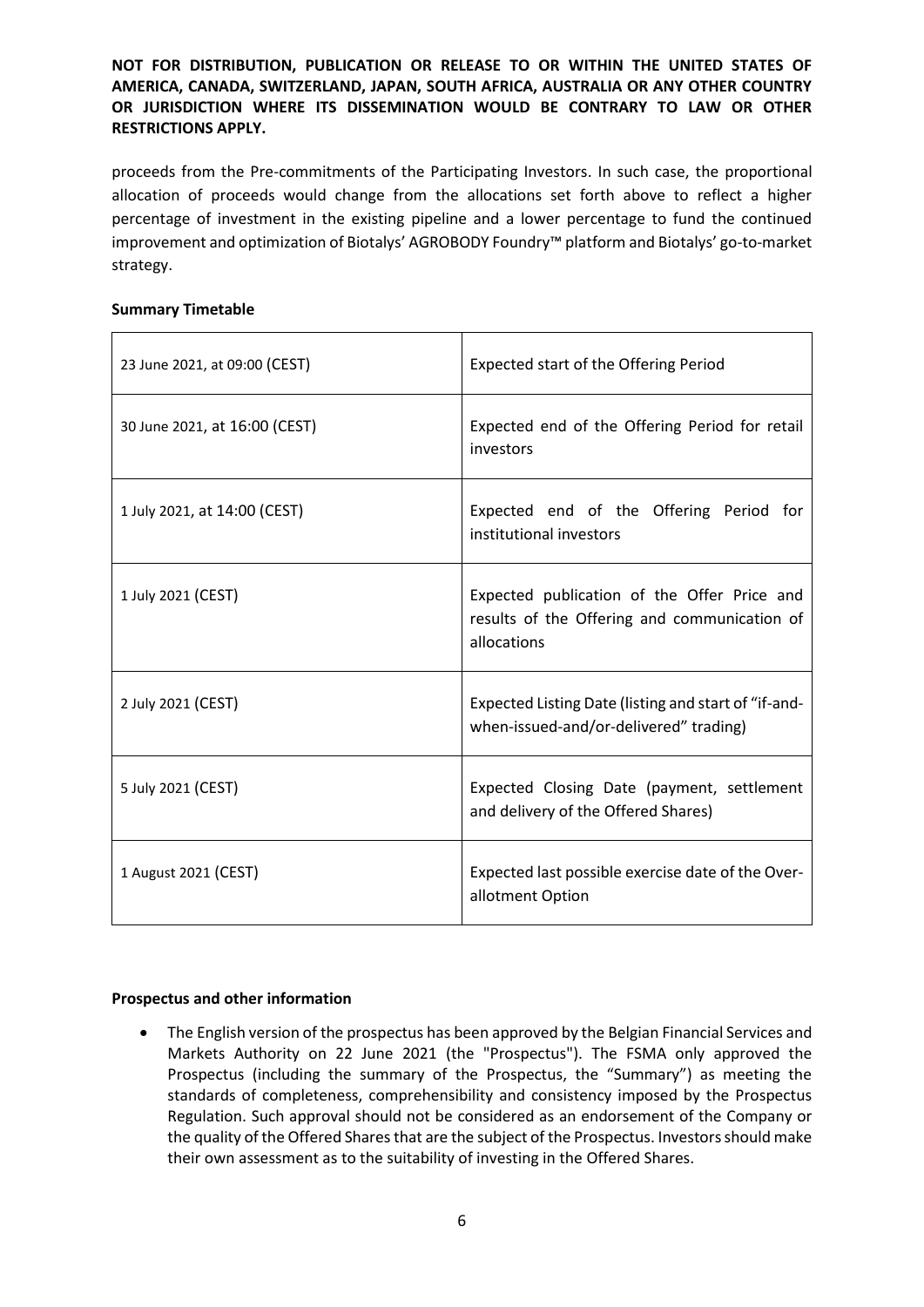- The full Prospectus is available to prospective investors in Belgium in English and Dutch, and the Summary is available in French.
- The Prospectus shall be made available to investors free of charge as of 23 June 2021 (before opening of the markets) at the registered office of the Company (Biotalys NV, Buchtenstraat 11, Ghent 9051, Belgium) and on the websites of Biotalys [\(www.biotalys.com/investors\)](http://www.biotalys.com/investors), KBC [\(www.kbcsecurities.com,](https://www.kbcsecurities.com/prospectus-documents-overviews/prospectus-overview) [www.kbc.be/biotalys](http://www.kbc.be/biotalys) and [www.bolero.be/nl/Biotalys\)](http://www.bolero.be/nl/Biotalys) and Belfius Bank NV/SA [\(www.belfius.be/Biotalys2021\)](file:///C:/Users/toon.musschoot/AppData/Local/Microsoft/Windows/INetCache/Content.Outlook/WTAG9WZB/www.belfius.be/Biotalys2021). The Prospectus can also be consulted as of **23 June 2021** (before opening of the markets) on the website of the Company [\(https://www.biotalys.com/investors\)](https://www.biotalys.com/investors), whereby the access on the aforementioned websites is each time subject to the usual limitations.
- An investment in the Offered Shares involves substantial risks and uncertainties. Potential investors are recommended to read the Prospectus before making an investment decision in order to fully understand the potential risks and rewards associated with the decision to invest in the Offered Shares. Prospective investors must be able to bear the economic risk of an investment in the Offered Shares and should be able to sustain a partial or total loss of their investment. The Offering is subject to Belgian law and the courts of Brussels are exclusively competent to adjudicate any and all disputes with investors arising out of or in connection with the Offering and/or the Offered Shares.

### **Key risks specific to Biotalys, the Offering and the Shares**

The following is a selection of key risks specific to Biotalys, the Offered Shares and the Offering as such that, alone or in combination with other events or circumstances, could have a material adverse effect on the Company's business, financial condition, results of operations and prospects.

- Biotalys has never brought a product to the market. All but one of the Company's product candidates are still in early stages of discovery. Only one product candidate (Evoca™) is in the registration phase, but will, if regulatory approval is obtained, only be introduced as a market test and is not expected to become a profitable product for Biotalys. Biotalys' technology platform, AGROBODY Foundry™, and the modes of action of its product candidates are novel, have not been tested on a commercial scale, may not result in a marketable product in the near term, if ever or may not be well understood, may be difficult to apply or may not be accepted by customers. This is driven by a number of factors and subject to a number of risks, including:
	- A high degree of difficulty to identify during the discovery phase suitable product characteristics that will eventually withstand use in an open agricultural environment. In particular, field trials may demonstrate that identified product candidates are not safe and/or do not reach sufficient efficacy. If field trials are unsuccessful, Biotalys may be unable to complete the development of, obtain regulatory approval for, or commercialize its product candidates on a timely basis or at all.
	- The market for biological agricultural products is still underdeveloped. Biotalys' innovative food protection product candidates may not be well understood, may be difficult to apply, require investment in customer education and may be slowly adopted or not at all be accepted by customers. Also, the agricultural industry is consolidated from crop protection product producers to distributors to retailers which further increases the entry level for new innovative products. In addition, the crop protection industry itself is highly competitive with an important market share taken up by major multinational agrichemical companies, and Biotalys may struggle to obtain and maintain a favorable market position.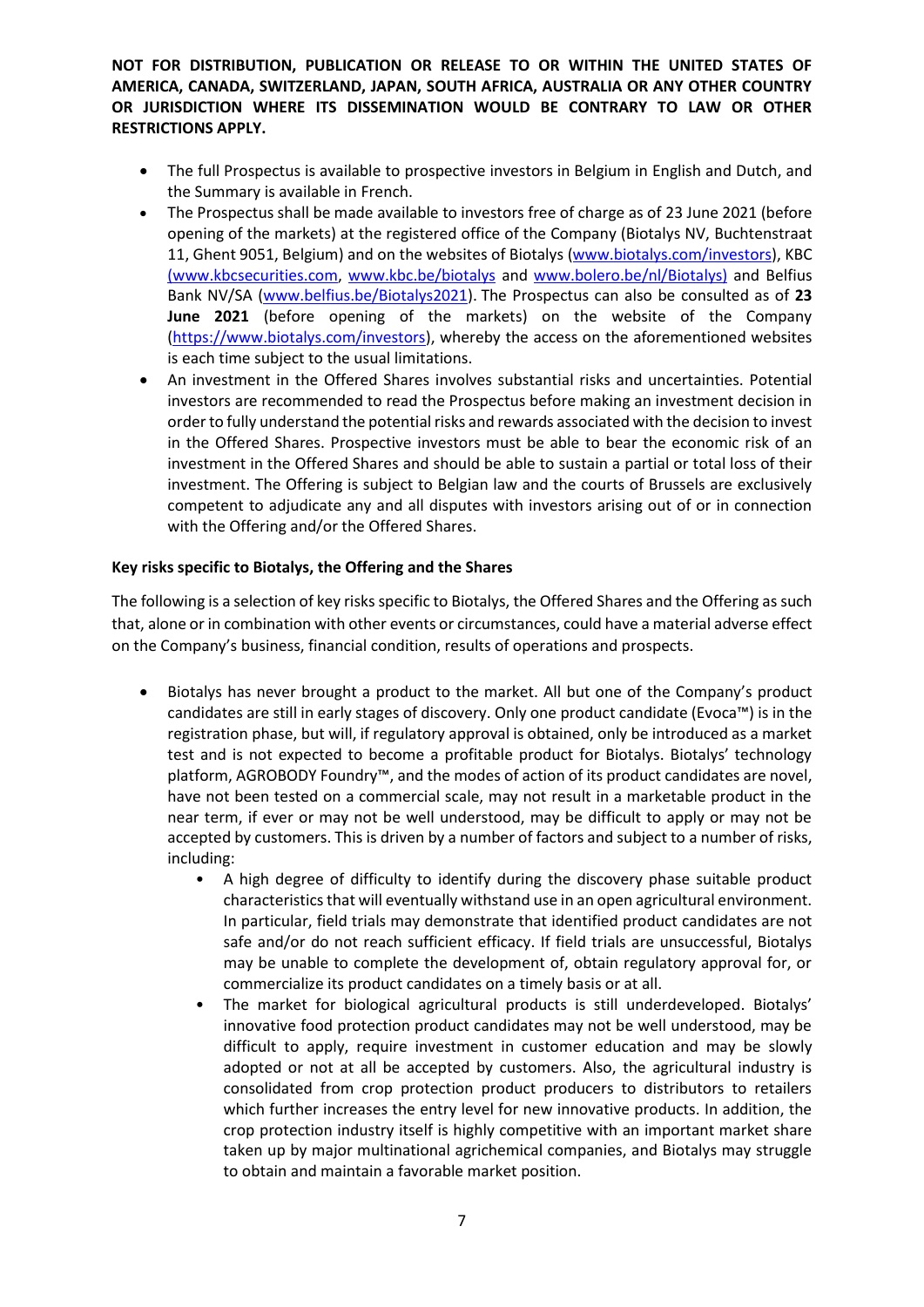- The uncertainty that product candidates can be produced on a larger scale at competitive prices compared to conventional chemical pesticide products that are typically less expensive and more effective than biologicals. The current costs of manufacturing Biotalys' product candidates are high. The Company has also not yet been able to cost-effectively manufacture any products on large scale for use in commercial environments. Biotalys may not be able to manufacture its product candidates in an economically viable manner and/or its product candidates may not be competitive in the target markets.
- Biotalys has a limited operating history and has not yet generated any revenues. The Company has incurred operating losses, negative operating cash flows and an accumulated deficit since inception and may not be able to achieve or subsequently maintain profitability. Biotalys is executing its strategy in accordance with its business model, the viability of which has not been demonstrated.
- Biotalys has no own production facilities to manufacture its product candidates if and when regulatory approval would be obtained and expects to rely in the near term on a single thirdparty manufacturer. If Biotalys is unable to find one or more suitable third-party manufacturer(s) or if it is unable to produce Biotalys' product candidates at a satisfactory quality, in a timely manner, in sufficient quantities or at an acceptable cost, the Company's results of operations will be materially adversely affected.
- As a result of Biotalys' dependence on third parties, it also depends on the confidentiality obligations of third parties under the relevant agreements, which might not provide adequate protection for its confidential information.
- Biotalys' future growth and ability to compete depends on its key personnel and recruiting additional qualified personnel. The Company may be unable to attract and retain management and other personnel it needs to succeed.
- Concerns and claims regarding the safe use of products with biotechnology traits and crop protection products in general, their potential impact on health and the environment, and the perceived impacts of biotechnology on health and the environment can affect regulatory requirements and customer purchase decisions, which could have a material adverse effect on the viability of certain of Biotalys' product candidates, its reputation and the cost to comply with regulations.
- Biotalys' business could be adversely affected by the introduction of alternative crop protection measures such as pest resistant seeds or genetically modified ("GM") crops or by increased weed and insect resistance.
- Biotalys has not yet obtained regulatory approval for any of its product candidates. The crop protection products industry is subject to a stringent regulatory environment including extensive regulations for obtaining product registrations. Biotalys may not be able to obtain or maintain the necessary regulatory approvals for its product candidates, which will restrict its ability to sell the product candidates in some markets. Biotalys' inability to obtain regulatory approvals, or to comply with ongoing and changing regulatory requirements, could delay or prevent sales of the product candidates Biotalys is developing and intends to commercialize.
- Biotalys uses animals in its research and development activities. Policy reform, including recent EU policy reforms, and the public perception regarding the use of animals for scientific purposes could delay or even prevent the development and commercialization of any potential product candidates.
- Biotalys' success will depend significantly on its ability to protect its intellectual property and proprietary and licensed in rights, and any inability to fully protect and exploit Biotalys'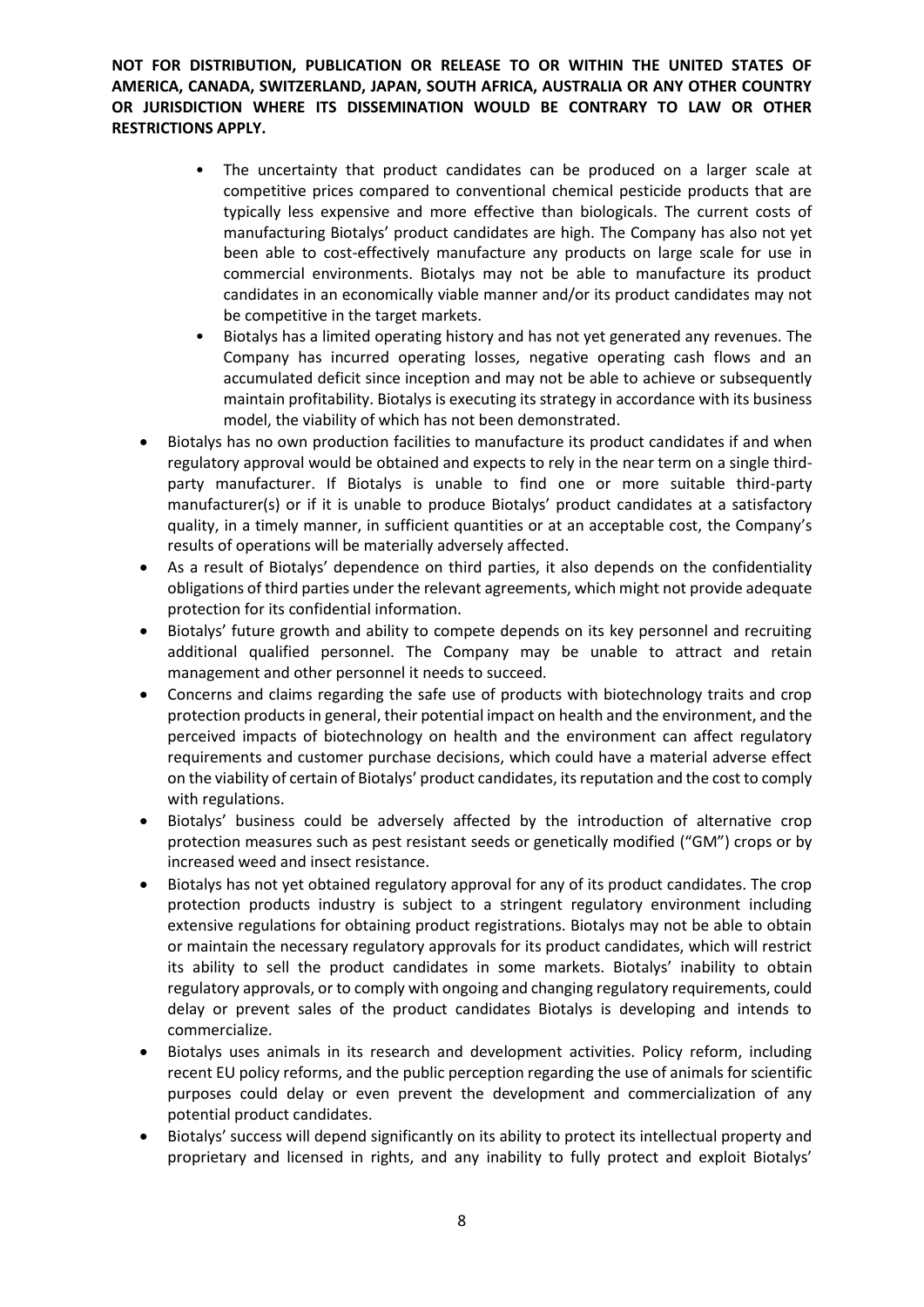intellectual property and confidential know-how may adversely affect its financial performance and prospects.

- In Biotalys' opinion, it does not currently have sufficient working capital to satisfy its present or anticipated future working capital requirements for at least the next 12 months following the date of the Prospectus.
- The market price of the Shares may fluctuate widely in response to various factors. Investors may not be able to resell their Shares at or above the Offering Price and may lose all or part of their investment.
- Certain significant shareholders of the Company after the Offering may have different interests from Biotalys and may be able to control the Company, including the outcome of shareholder votes.

**- ENDS -**

#### **For further information, please contact:**

### **Biotalys**

Toon Musschoot, Strategic Communications Manager T: +32 (0)9 274 54 00 E: Toon.Musschoot@biotalys.com

**For media enquiries, please contact: Consilium Strategic Communications** Amber Fennell, Chris Gardner, Chris Welsh T: +44 (0)203 709 5700 E: Biotalys@consilium-comms.com

#### **About Biotalys**

Biotalys is an Agricultural Technology (AgTech) company focused on addressing food protection challenges with protein-based biocontrol solutions for more sustainable and safer food. Based on its novel AGROBODY™ technology platform, Biotalys aims to develop a strong and diverse pipeline of effective products with a favorable safety profile that aim to address key crop pests and diseases across the whole value chain, from soil to plate. Biotalys was founded in 2013 as a spin-off from the VIB (Flanders Institute for Biotechnology) and has raised €62.8 million (US\$74.9 million) to date from Belgian and international investors. The Company is based in the biotech cluster in Ghent, Belgium. More information can be found on www.biotalys.com.

#### **Important Notice**

This announcement is not for distribution in or to persons resident in the United States of America, Australia, Canada, Japan, South Africa or Switzerland. The information contained herein does not constitute an offer of securities for sale.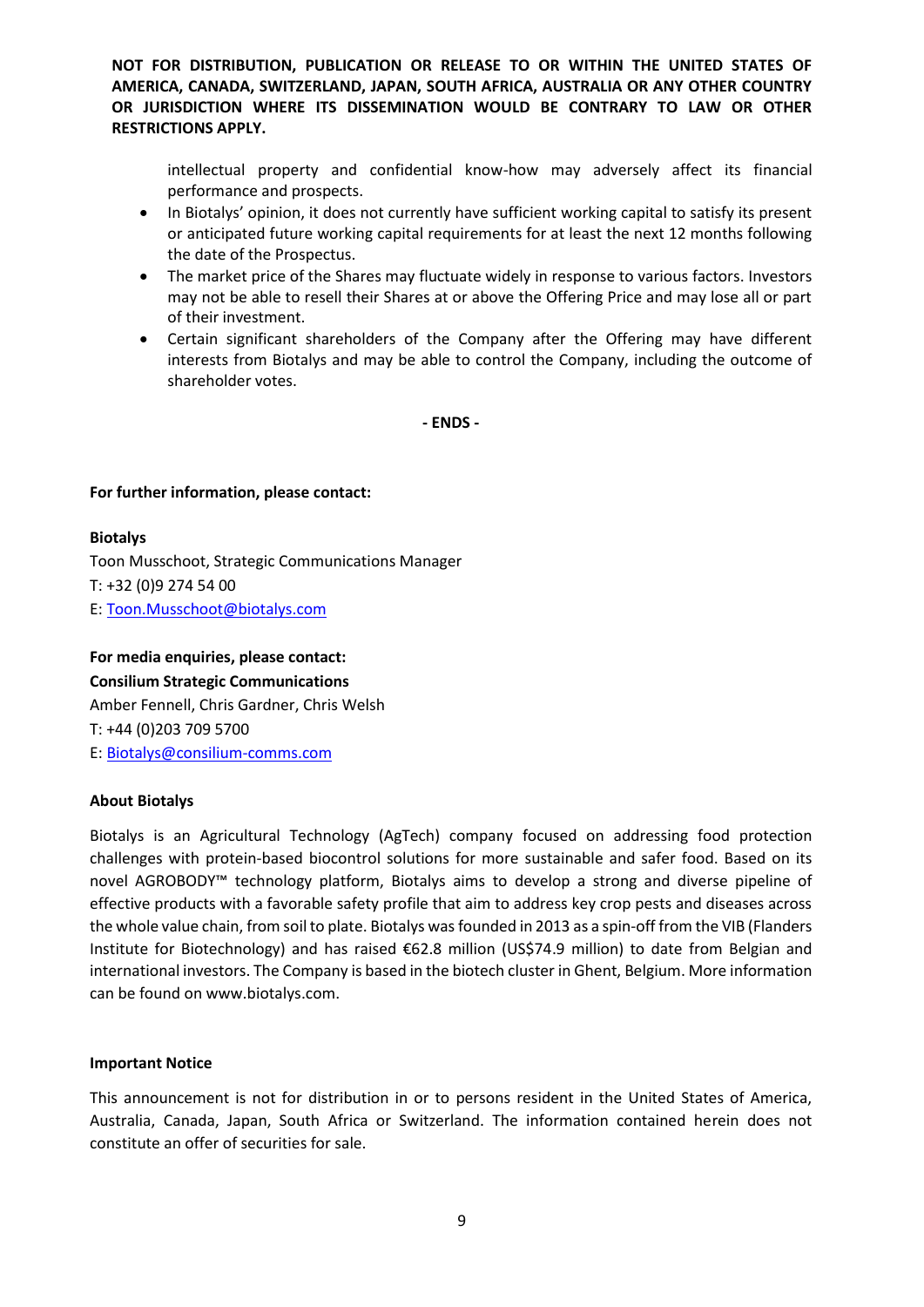This announcement contains statements which are "forward-looking statements" or could be considered as such. These forward-looking statements can be identified by the use of forward-looking terminology, including the words 'aim', 'believe', 'estimate', 'anticipate', 'expect', 'intend', 'may', 'will', 'plan', 'continue', 'ongoing', 'possible', 'predict', 'plans', 'target', 'seek', 'would' or 'should', and contain statements made by the company regarding the intended results of its strategy. By their nature, forwardlooking statements involve risks and uncertainties and readers are warned that none of these forwardlooking statements offers any guarantee of future performance. The Biotalys actual results may differ materially from those predicted by the forward-looking statements. Biotalys makes no undertaking whatsoever to publish updates or adjustments to these forward-looking statements, unless required to do so by law.

The Company's securities referred to herein have not been and will not be registered under the United States Securities Act of 1933, as amended (the Securities Act), or under the laws of any state or other jurisdiction in the United States of America, and may not be offered or sold within the United States of America except pursuant to an exemption from, or in a transaction not subject to, the registration requirements of the Securities Act and applicable state laws. No public offering of securities will be made in the United States of America.

This information does not constitute an offer or invitation to proceed to an acquisition of or subscription for the Company's securities, nor an offer or invitation to proceed to an acquisition of or subscription for the Company's securities in any jurisdiction (including Belgium, member states of the EEA, the United States of America, Switzerland, Canada, Australia, Japan, South Africa or the United Kingdom) where such offer or invitation is not allowed without registration or qualification under the applicable legislation of the relevant jurisdiction, or where such offer or invitation does not meet the required conditions under the applicable legislation of the relevant jurisdiction.

This information and any materials distributed in connection with this information are not directed to, or intended for distribution to or use by, any person or entity that is a citizen or resident of or located in the United States of America, Switzerland, Canada, Australia, Japan, South Africa or any other jurisdiction where such distribution, publication, availability or use would be contrary to law or regulation or which would require any registration or licensing within such jurisdiction. Any failure to comply with these restrictions may constitute a violation of the laws or regulations of the United States of America, Switzerland, Canada, Australia, Japan, South Africa or any other jurisdiction. The distribution of this information in other jurisdictions than Belgium, may be restricted by laws or regulations applicable in such jurisdictions. All persons in possession of this information must inform themselves about, and comply with, any such restrictions.

An investment in shares entails significant risks. Relevant investors are encouraged to read the Prospectus that the Company expects to publish after approval by the FSMA. This document is not a prospectus and investors should not subscribe for or purchase any Shares referred to herein except on the basis of the information contained in the Prospectus. Potential investors must read the Prospectus before making an investment decision in order to fully understand the potential risks and rewards associated with the decision to invest in the securities. This announcement and the approval of the Prospectus, as the case may be, should not be understood as an endorsement of the securities offered or admitted to trading on a regulated market. The value of the Company's Shares can decrease as well as increase. Potential investors should consult a professional advisor as to the suitability of the intended offering for the person concerned.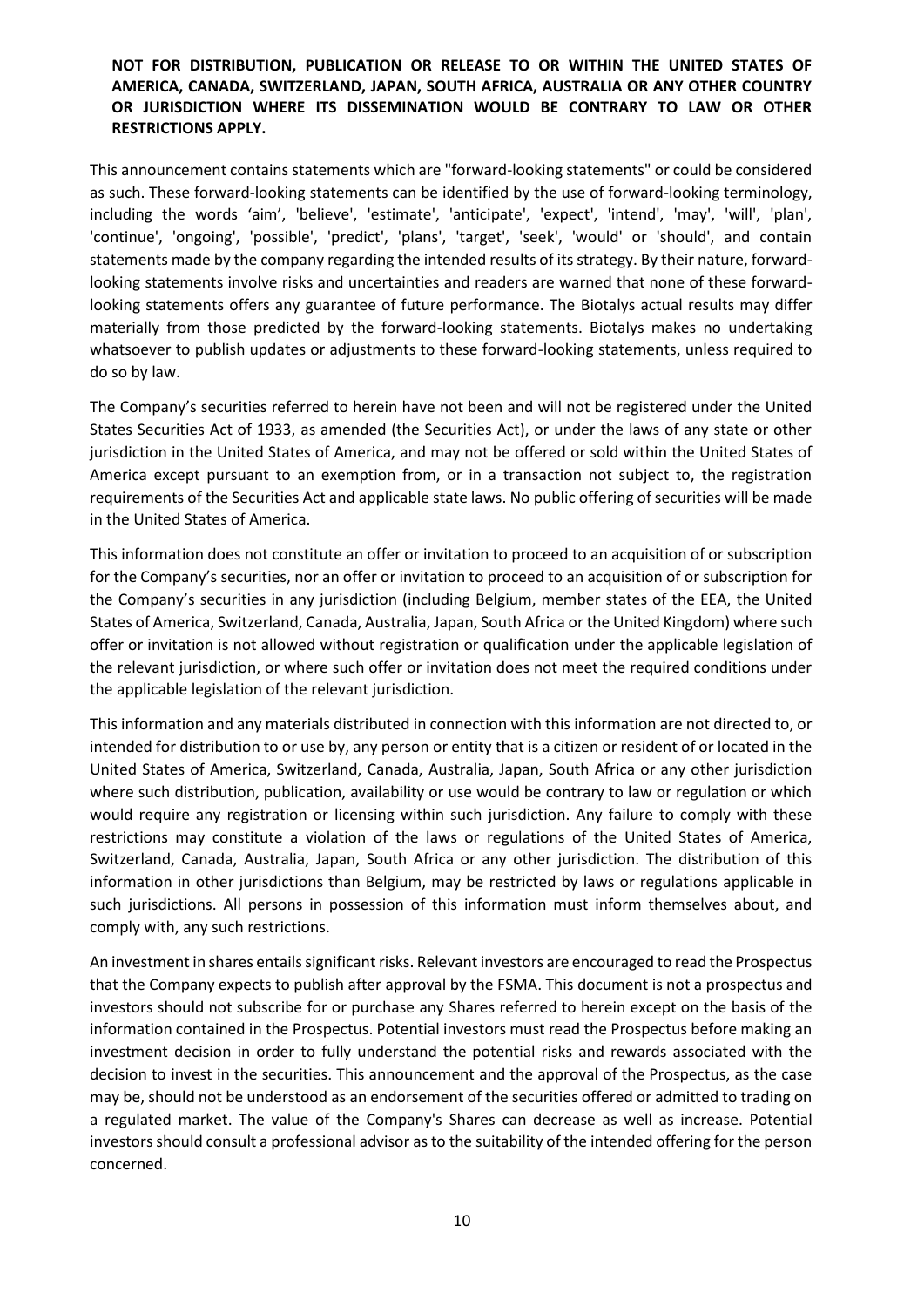The date of completion of listing on the regulated market of Euronext Brussels may be influenced by things such as market conditions. There is no guarantee that such listing will occur and a potential investor should not base their financial decisions on the Company's intentions in relation to such listing at this stage.

Acquiring investments to which this announcement relates may expose an investor to a significant risk of losing the entire amount invested. Persons considering such investments should consult an authorized person specializing in advising on such investments.

This announcement is only addressed to and directed at persons in the United Kingdom and member states of the European Economic Area (the "EEA") (each a Member State) who are "qualified investors" within the meaning of Article 2(e) of Regulation 2017/1129 of the European Parliament and of the Council of 14 June 2017 on the prospectus to be published when securities are offered to the public or admitted to trading on a regulated market, and repealing Directive 2003/71/EC, as amended from time to time, to the extent implemented in the relevant Member State of the EEA) and any implementing measure in each relevant Member State of the EEA (the Prospectus Regulation), or such other investors as shall not constitute an offer to the public within the meaning of Article 3.1 of the Prospectus Regulation. In addition, in the United Kingdom, this announcement is only addressed to and directed at (i) persons having professional experience in matters relating to investments falling within the definition of "investment professionals" in Article 19(5) of the Financial Services and Markets Act 2000 (Financial Promotion) Order 2005, as amended (the "Order"), (ii) high net worth entities, etc. falling within Article  $49(2)(a)$  to (d) of the Order, and (iii) any other person to whom it may otherwise lawfully be communicated (all such persons together being referred to as "relevant persons"). The intended offering, as the case may be, will only be available to, and any invitation, offer or agreement to subscribe for, purchase, or otherwise acquire securities will be engaged in only with relevant persons. Any person who is not a relevant person should not act or rely on this announcement or any of its contents.

The Joint Bookrunners are acting for the Company and no one else in relation to the intended offering, and will not be responsible to anyone other than the Company for providing the protections offered to their respective clients nor for providing advice in relation to the intended offering.

The Company assumes responsibility for the information contained in this announcement. None of the Joint Bookrunners or any of their respective affiliates or any of their respective directors, officers, employees, advisers or agents accepts any responsibility or liability whatsoever for or makes any representation or warranty, express or implied, as to the truth, accuracy or completeness of the information in this announcement (or whether any information has been omitted from the announcement) or any other information relating to the Company, whether written, oral or in a visual or electronic form, and howsoever transmitted or made available or for any loss howsoever arising from any use of this announcement or its contents or otherwise arising in connection therewith. Each of the Underwriters and each of their respective affiliates accordingly disclaim, to the fullest extent permitted by applicable law, all and any liability whether arising in tort, contract or otherwise which they might otherwise be found to have in respect of this announcement or any such statement or information. No representation or warranty express or implied, is made by any of the Underwriters or any of their respective affiliates as to the accuracy, completeness, verification or sufficiency of the information set out in this announcement, and nothing in this announcement will be relied upon as a promise or representation in this respect, whether or not to the past or future.

#### **Information to Distributors**